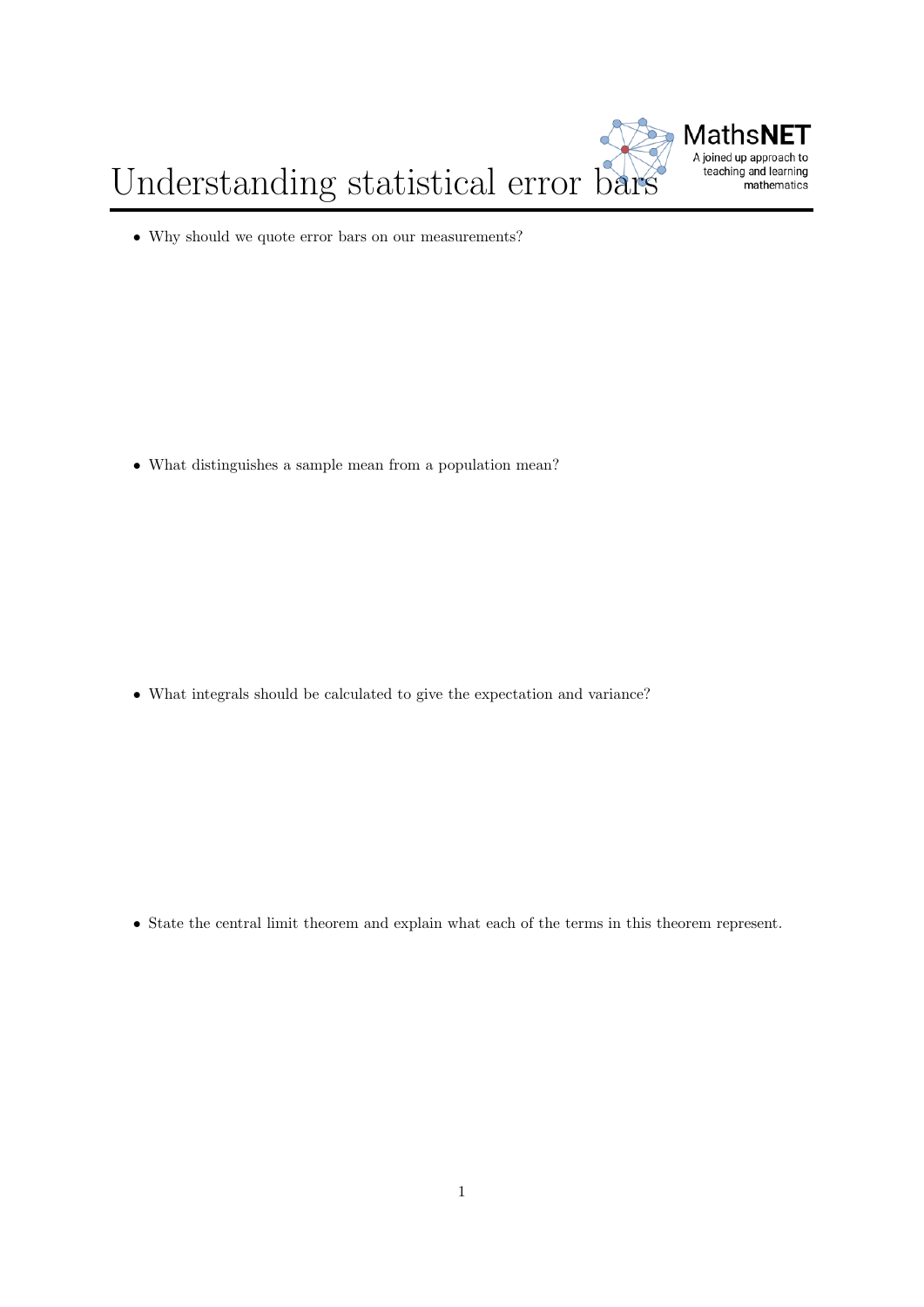



• How is the cumulative probability distribution function defined and how is the probability density function defined?

• What is the variance of the random variable  $S = \frac{1}{N} \sum_{i=1}^{N} X_i$  if each of the  $X_i$ s in this sum is a independent and identically distributed random variable taken from a distribution with variance  $\sigma$ ?

• Explain in your own words why a sample mean gives an estimate of the true population mean.

• Give the expression that allows you to calculate an estimate of the true population from a sample taken from that population and explain how this result is derived.